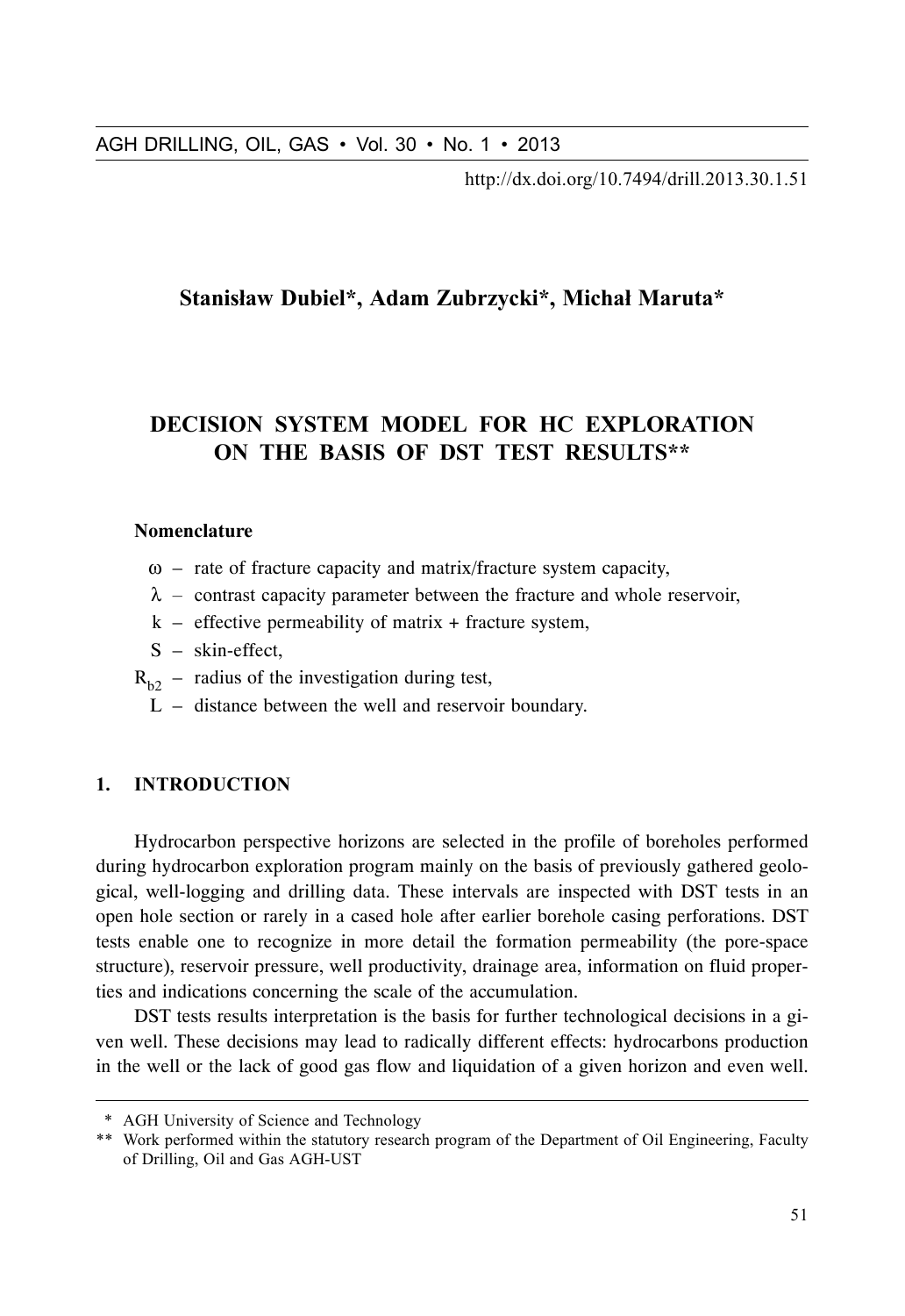The work-flow decision diagram proposed by the authors was elaborated in support of earlier analyses and field experiences concerning the hydrocarbon exploration within the Upper Jurassic carbonate reservoir rock forming the Carpathian Foredeep basement in the Bochnia–Ropczyce area.

### 2. GEOLOGICAL AND TECHNOLOGICAL SETTINGS OF DST TESTS

The Carpathian Foredeep basement, particularly its Upper Jurassic cover consisting of different facies of carbonate rocks is sealed by a shaley–sandy complex of the Miocene molasses of the Carpathian Foredeep and party by the frontal Flysch Carpathian Thrust (mainly by the Silesian and Skole units). The Bochnia–Ropczyce area is the main target for hydrocarbon exploration. Reservoir rocks are shallow marine carbonates as microbial– sponge or coral biostromes and marly or micrite limestones frequently affected by different diagenetic processes (calcite cementation, dissolution, dolomitization) and by tectonic fracturing. Several oil and gas fields were discovered in the Upper Jurassic carbonate reservoir rocks of this type, e.g. Brzezówka, Korzeniów, Partynia-Podborze and Łapanów.

The description of carbonate rocks in this region and their sedimentological development, sedimentation conditions, facies characterization and diagenetic evolution were published by, e.g. Gutowski J., Urbaniec A. **–** 2007; Krajewski M., Matyszkiewicz J., Król K. **–** 2011 and Maksym A., Baszkiewicz A. et al. **–** 2001.

Three types of pore-space systems can be distinguished on basis of the results of DST analyses performed within various horizons of the Upper Jurassic carbonate rocks on the basis of build up pressure curves vs. time:  $I$  – fracture-vuggy porosity system,  $II$  – vuggyfracture porosity system, and III – karst porosity system. A detailed description and explanations concerning relationships between DST results and type pore-space systems for analysed Upper Jurassic carbonate intervals have been presented in papers by Dubiel S., Zubrzycki A., Rybicki C., Maruta M. **–** 2012, and also by Dubiel S., Zubrzycki A., Maruta M. **–** 2012. The use of the DST technology for testing Upper Jurassic carbonate profiles in the study area was analyzed in a paper by Dubiel S., Rychlicki S. **–** 2012.

# 3. THE WORK-FLOW DECISION DIAGRAM FOR HYDROCARBON EXPLORATION ON THE BASIS OF DST DATA

Gas-bearingness of the Malmian strata has been recognized with the use of data from DST tests performed according to different decision procedures. For the reason of unifying procedures of DST technological decision taking a block diagram (Fig.1) was worked out. It accounts for experiments and results of analyses of 57 tests performed in the Upper Ju-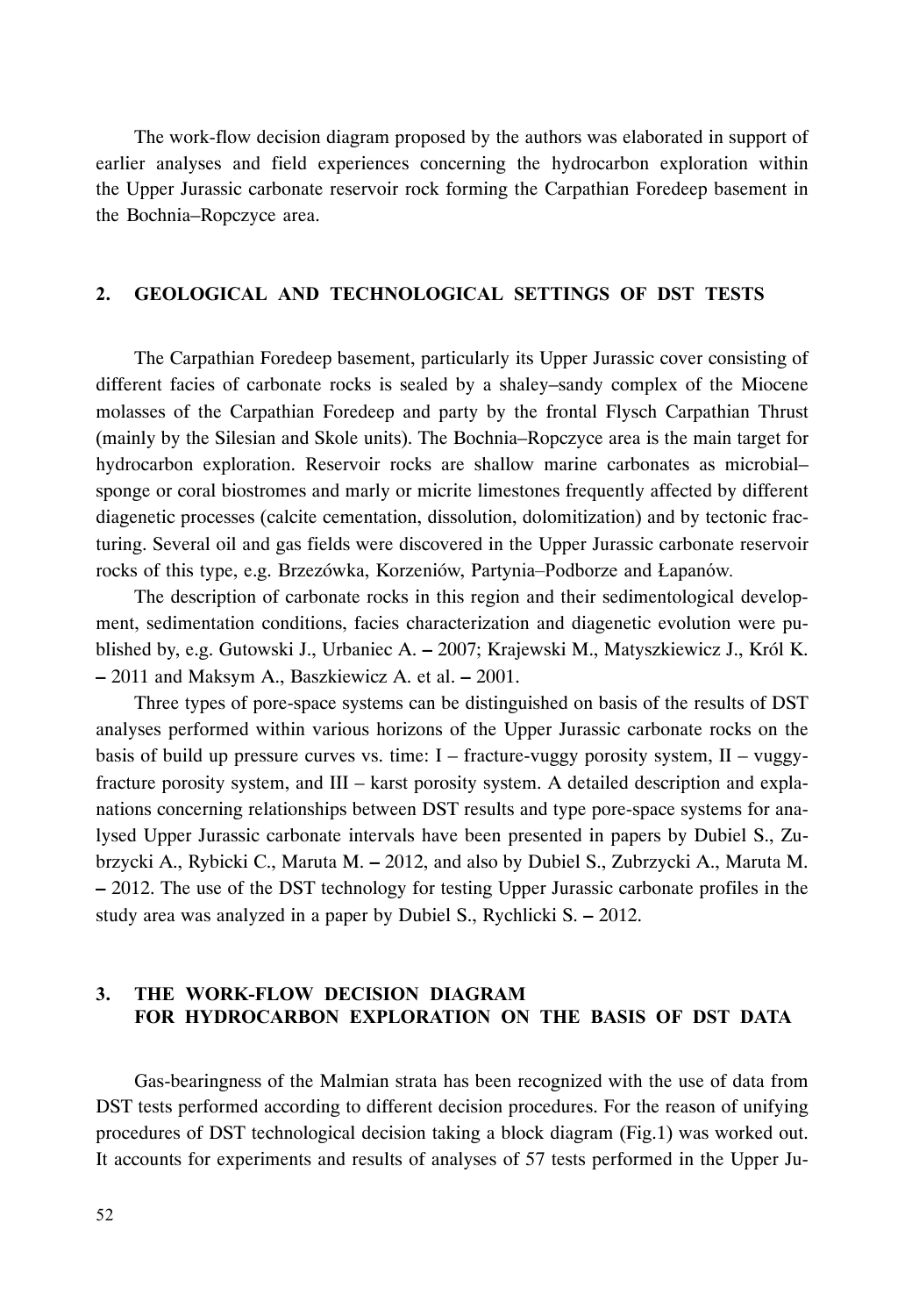rassic (Malmian) carbonates in the Bochnia-Ropczyce area. DST tests performed on open or cased and perforated borehole intervals revealed the lack or differentiated inflow of reservoir fluids (frequently gassed drilling mud and reservoir fluids, or gas).



Fig. 1. Block diagram of technological decisions based on DST data

The flow test is the first stage of the DST technology. Its results give information about the flow (or its lack) (fig.1), the type of the flowing medium (gassed fluid or gas), and also degree of saturation of fluid with natural gas (gas traces or low or high saturation).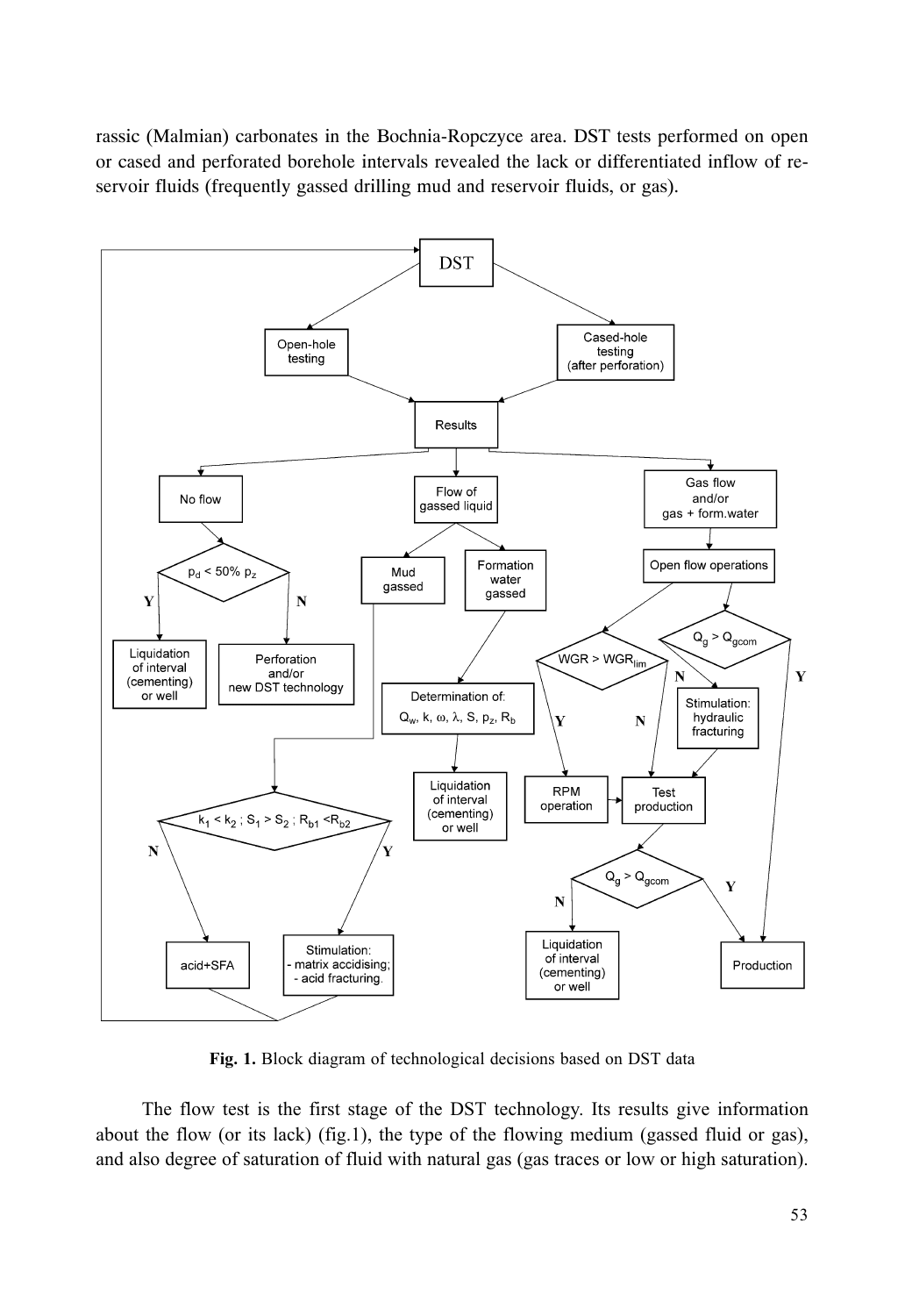The lack of reservoir fluid flow from the analyzed interval (despite positive reservoir parameters confirmed with well-logs) substantiates a decision about liquidating the interval or well. The correctness of this decision is confirmed by the build-up test results: if the final build-up pressure decreases to a value lover than 50% of the predicted reservoir pressure then a hydraulic contact (during DST) with reservoir rocks is not observed. If this value is lower, the DST test should be repeated in this perforated interval, using different technological parameters [Dubiel S., Chrzaszcz W., Rzyczniak M. – 2003].

In the case of gassed drilling mud or reservoir water (brine) flows, different decision procedures have to be applied. The flow of gassed drilling mud shows to the damaged reservoir rock permeability in the near-well zone. Flow enhancement operations are recommended, e.g. washing the near-borehole zone with hydrochloric acid solution premixed with surfactants. Then the test should be repeated. The correctness of the decision is proved by the build-up tests: in the case of one build-up test, when the skin-effect S is bigger than zero (S>0), and in the case of two build-up tests, when the permeability calculated from the first build-up test is lower than that in the second test, and the skin-effect from the first test is higher than that in the second test, and the radius of the study area in the first test is smaller than in the second test, i.e.  $(k_1 < k_2; S_1 > S_2$  i  $R_{h1} < R_{h2}$  [Dubiel S. – 1987; Dubiel, Rychlicki – 2012]. When the stimulated natural gas flow (observed during the DST tests) is smaller than the minimum commercial yield ( $Q_g < Q_g$ <sub>kom</sub>), then a decision about liquidating the analyzed interval or well can be taken. Otherwise the well is designed for production purposes.

In the case of an inflow of reservoir water saturated to a varying degree with gas, a decision about liquidating the analyzed interval or well can be taken after performing complete DST test, i.e. usually the double-cycle technology. The results of these tests are used for determining basic reservoir parameters (rate of reservoir water inflow  $-Q_w$ ; reservoir pressure  $-p_z$ , rock permeability  $-k$ , skin-effect  $-$  S, radius of the investigation test  $-R_b$ , and other). These parameters can be used for evaluating reservoir conditions in the water bearing part of the recognized geological structure (and which can be gas-bearing in the other part) [Dubiel S. Rzyczniak M., et al.  $-$  1993–1998].

Natural gas flow with or without water requires open flow operations to clean up the well from the drilling mud and reservoir water residues, followed by build-up tests to determine the basic reservoir and borehole parameters (reservoir pressure, permeability, skineffect, radius of the study area, distance between the well and the reservoir boundary). In the case of natural gas flow with water it is important to determine the water-to-gas ratio (WGR) and determine whether its value is lower than the admissible  $WGR_{\text{lim}}$ . The admissible  $WGR_{\text{lim}}$  corresponds to the profitability limits with economically justifiable amount of reservoir water. Mainly the cost of utilization of reservoir water exploited with natural gas is accounted for. If  $WGR < WGR_{lim}$ , then the production test can be performed, otherwise the Relative Permeability Modification (RPM) has to be involved [Dubiel, Uliasz-Misiak  $-$ 2013]. The production test should follow such an operation. When the natural gas flow (without reservoir water) is bigger than the minimum commercial yield  $(Q_g < Q_{g \text{ com.}})$ , then a decision about gas production or enhancement of natural gas production (e.g. hydraulic fracturing) can be taken.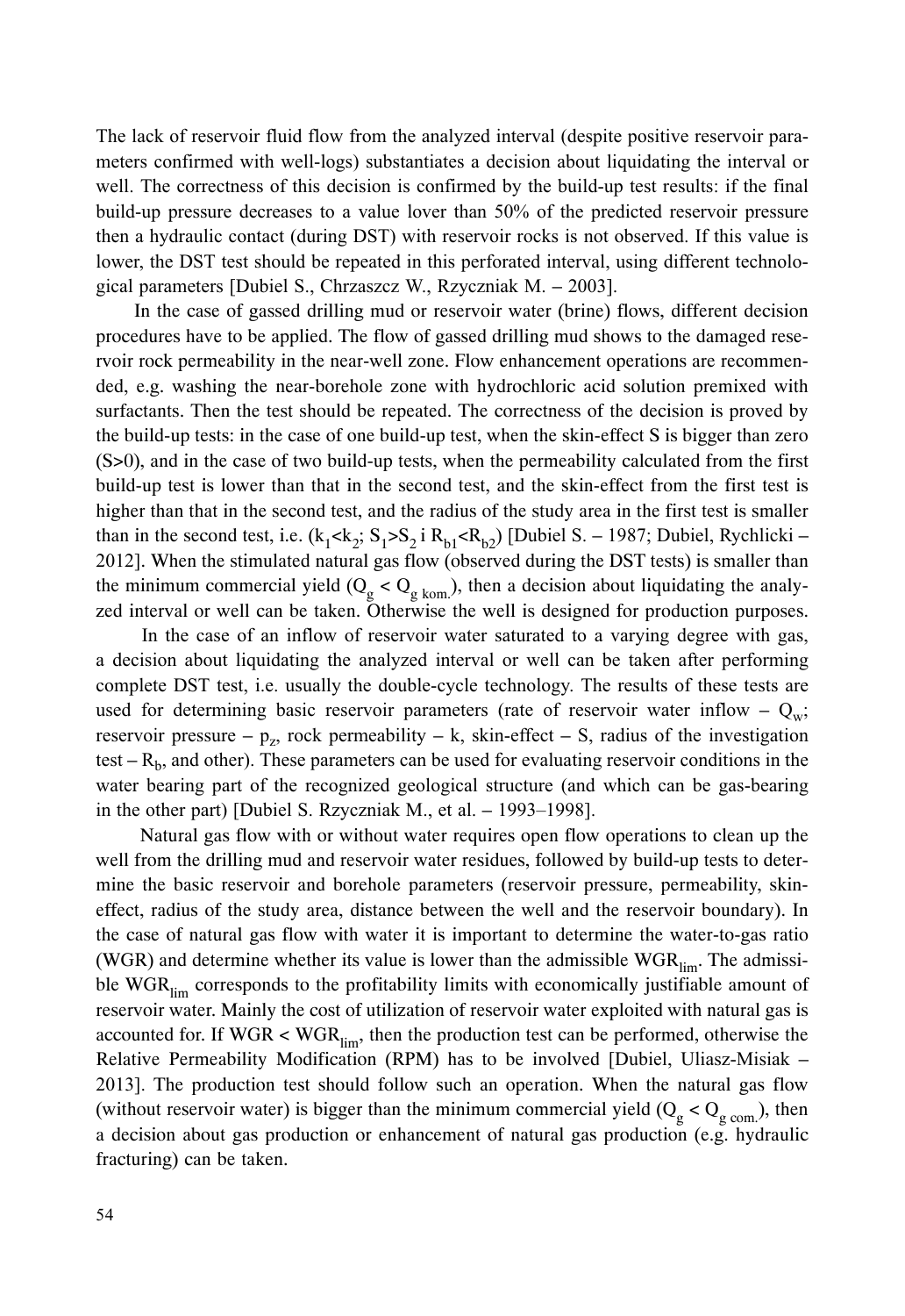#### 4. **FINAL CONCLUSIONS**

- 1. The work-flow decision diagram illustrating technological operations during DST was elaborated on the basis of the analysis of 57 DST results performed in the selected Upper Jurassic carbonate horizons (intervals) within the Carpathian Foredeep basement in the Bochnia–Ropczyce area in the years 1993 to 1998.
- 2. The presented work-flow diagram may be useful for designing the process of DST operations in new wells exploring carbonate reservoir rocks, particularly within the Upper Jurassic profiles of the Carpathian Foredeep basement.
- 3. This flow-work diagram may be also useful in the process of the hydrocarbon reservoir and production management.

## **REFERENCES**

- [1] Dubiel S.: Metodyka interpretacji wyników dwucyklowego opróbowania gazo- i roponośnego poziomu perspektywicznego rurowym próbnikiem złoża. Kwartalnik "Górnictwo", z. 1, 1987, 17.
- [2] Dubiel S., Chrzaszcz W., Rzyczniak M.: Problemy opróbowania warstw perspektywicznych rurowymi próbnikami złoża. Uczelniane Wydawnictwo Naukowo-Dydaktyczne AGH, Kraków 2003.
- [3] Dubiel S., Rzyczniak M., et al.: Analiza i interpretacja wyników badań rurowymi próbnikami złoża warstw perspektywicznych w rejonie Przedgórza Karpat, w celu oceny właściwości zbiornikowych skał i parametrów złożowych poszczególnych poziomów. Praca naukowo-badawcza, WWNiG, AGH, Kraków 1993-1998.
- [4] Dubiel S., Zubrzycki A., Rybicki C., Maruta M.: Application of DST interpretation results by  $log - log$  method in the pore-space type estimation for the Upper Jurassic carbonate reservoir rocks of the Carpathian Foredeep basement, Archives of Mining Sc. Polish Academy of Sc., vol. 57, nr 2, Kraków 2012, 413-424.
- [5] Dubiel S., Zubrzycki A., Maruta M.: Analysis of carbonate rock properties on the basis of DST and well logging (the Upper Jurassic basement of the Carpathian Foredeep). AGH Drilling Oil and Gas, vol. 29, nr 1, Kraków 2012, 127–134.
- [6] Dubiel S., Rychlicki S.: The results of double cycle DSTests of the Malm carbonate rocks of the Carpathian Foredeep. AGH Drilling Oil and Gas, vol. 30, nr 2, Kraków 2012.
- [7] Dubiel, Uliasz-Misiak: Typowanie odwiertów wydobywczych do zabiegów ograniczania dopływu wody przy eksploatacji złóż weglowodorów. Selection of production wells to shutoff water treatment during hydrocarbons exploitation. Przegląd Górni $czv 2013$  (w druku).
- [8] Gutowski J., Urbaniec A. et al.: Stratygrafia górnej jury i dolnej kredy środkowej części przedpola polskich Karpat. Biul. IG 426, Warszawa 2007, 1-26.